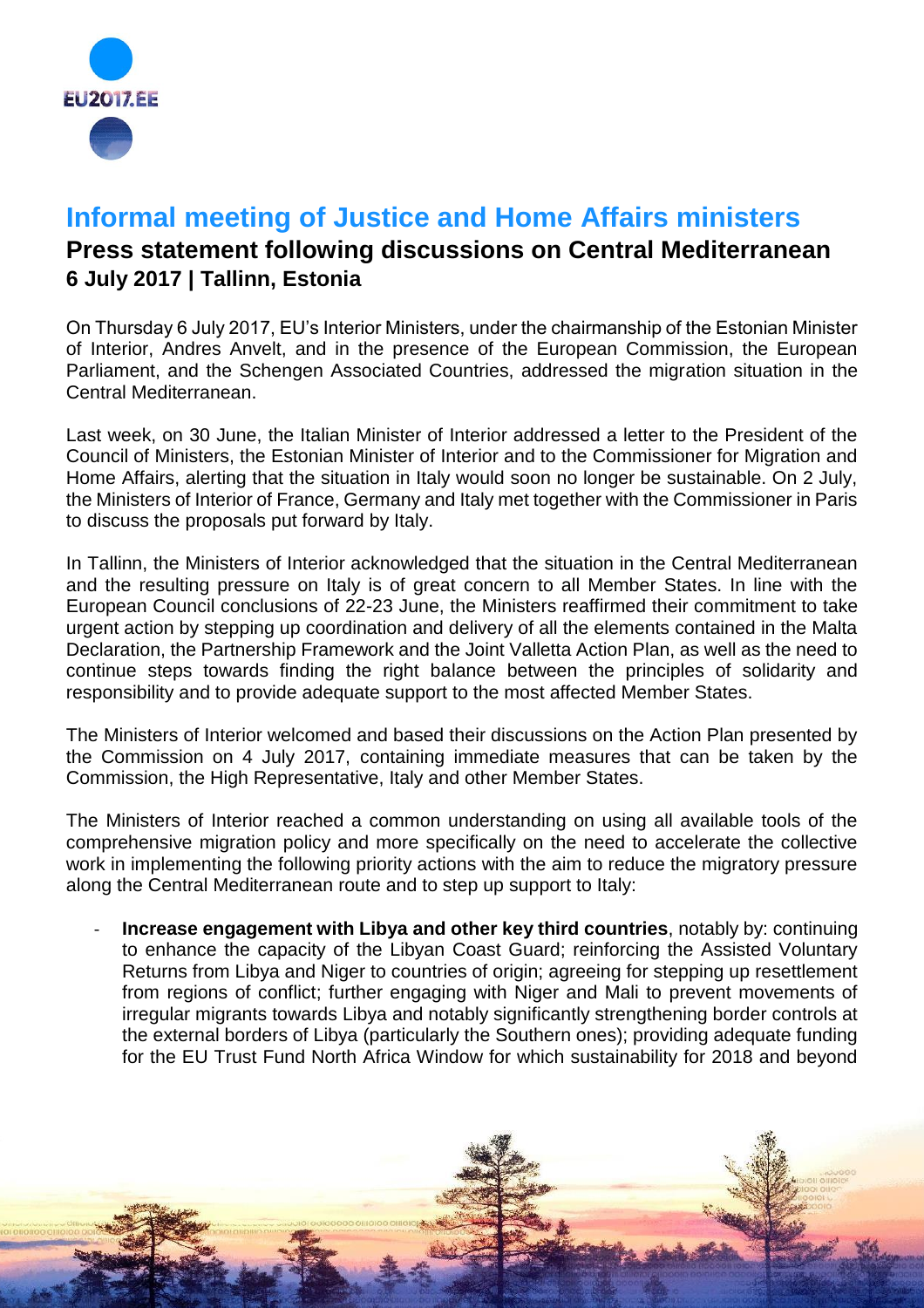

should be ensured through significant additional contributions, including from the Member States.

- **Review and better coordinate the maritime operations to save lives at sea and fight smugglers.** Ministers welcomed the initiative of the Italian authorities to ensure that the NGO vessels involved in Search and Rescue (SAR) activities operate within a set of clear rules to be adhered to, in the form of a code of conduct to be urgently finalised by the Italian authorities. This must be done in cooperation with the Commission and in consultation with relevant stakeholders, including the NGOs themselves. In addition, it is important to: improve the cooperation between the Italian Maritime Rescue and Coordination Centre (MRCC) and neighbouring MRCCs where established or other types of operational cooperation to ensure timely and effective intervention, including disembarkation; continue to encourage the North Africa partners, notably Tunisia, Libya and Egypt to formally notify their SAR areas and establish MRCCs.
- Achieve **tangible results regarding the returns of irregular migrants**. It is urgent to accelerate the work to put in place well-functioning EU readmission agreements and practical arrangements with third countries, using all possible levers and incentives, including visa policy. The new capacities of the European Border and Coast Guard Agency, notably in the field of return, need to be fully mobilized, with support from Member States. It is crucial to continue removing all obstacles to implementing swift and effective returns bearing in mind the Commission's Recommendation of March 2017.
- **Ministers of Interior also affirmed their full support to Italy** in implementing an effective migration policy, reducing pull factors, securing 100% identification, registration and fingerprinting of all migrants, guaranteeing quick identification of those in need of protection and rapid returns of those who do not apply or are not granted international protection. Ministers welcomed the commitment reaffirmed by the Italian Minister of Interior to fully implement the current asylum acquis and return policies. Ministers committed also to take all steps needed to guarantee that all those eligible from Italy are relocated.
- As part of a comprehensive approach to the management of migration challenges where the focus should in parallel be on sustainably reducing the irregular flows of arrivals, the Ministers stressed the need to **continue the work with utmost priority on the legislative proposals under the reform of the Common European Asylum System**, based on the principles of solidarity and responsibility, with the view of ensuring holistic migration policy and sustainable long-term solutions.